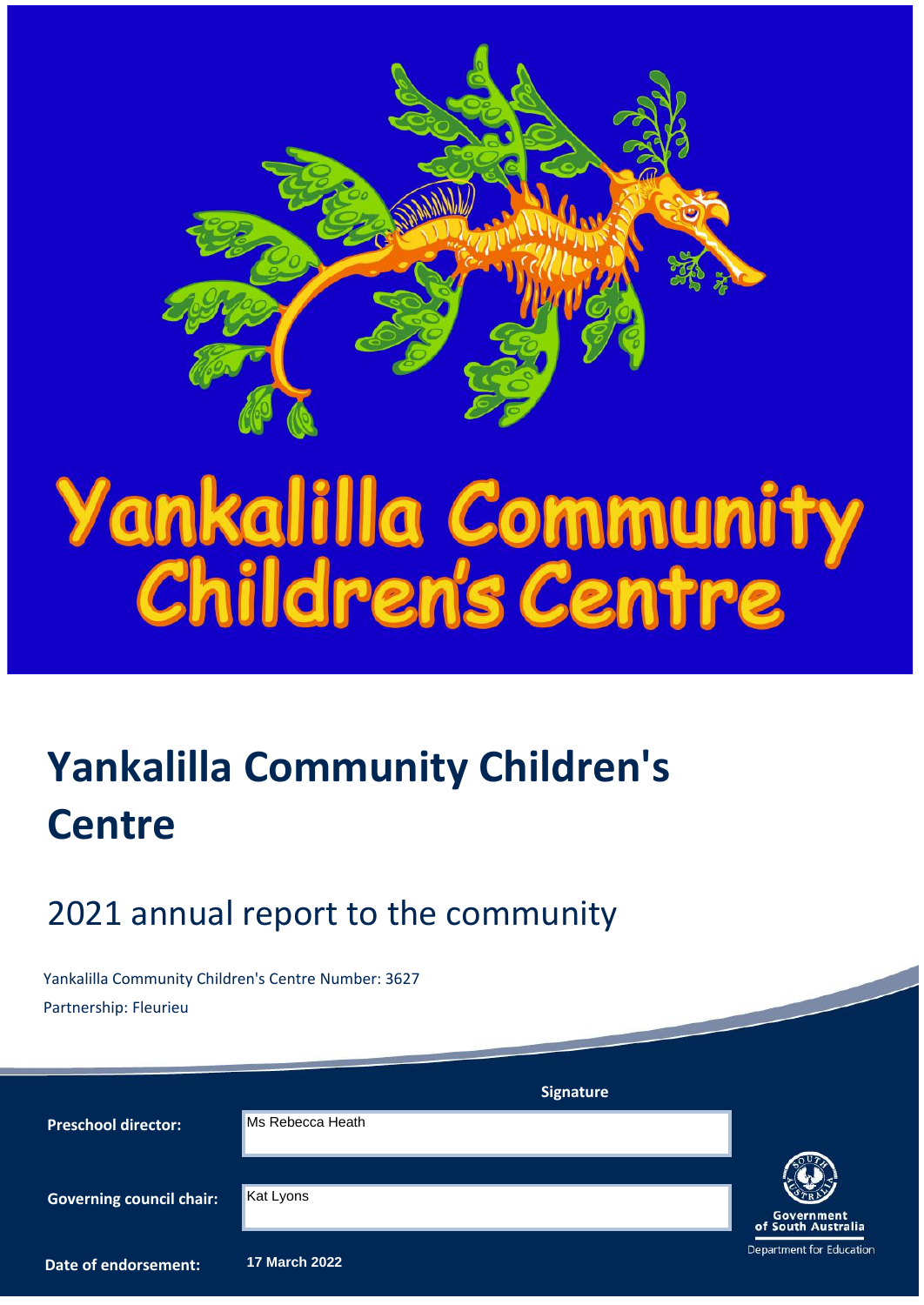### **Context and highlights**

#### **Context**

Yankalilla Community Children's Centre is a rural integrated children's centre that provides preschool, long day care and a community playgroup. It serves a large, diverse and growing district that incorporates the towns and catchment areas of Inman Valley, Delamere, Torrens Vale, Hay Flat, Parawa, Second Valley, Rapid Bay, Cape Jervis, Wattle Flat, Myponga, Carrickalinga and Wirrina Cove. In 2021 our preschool program had an enrolment of 40 children. The preschool children attend two days a week for terms 1 and 2 and 3 days a week for terms 3 and 4. The preschool is staffed by two preschool teachers, an early childhood worker and a preschool support worker (average in 2021 - 18 hours per week). Our child care had an excellent year with growing numbers of local families wanting to use child care our weekly average utilisation was 29.9

#### **Highlights**

As part of our strategic plan we decided to employ an Assistant Director in 2021. This role would ensure ongoing continuity of leadership in the absence of the Director. Liza Kolarik was successful in winning the position. We advertised and were pleased to offer a local person in Riccilee Meldrum a Certificate 3 in Children's Services Traineeship. Riccilee is currently undertaking her Certificate 3 in Children's Service while working. Congratulations also went to Natasha Blesing who successfully completed her traineeship and not only obtained her Diploma in Children's Services but also her a permanent position at the centre as our 4th educator in the Over 2's. The centre has paid for both these educators to undertake their qualifications while providing them with weekly study leave.

We were lucky to have obtained two COVID grants from the SA Government which we used to replace our main kitchen and the kindy art area. Thanks to Liza our Assistant Director who took leadership of this renovation. We also after a number of years planning were able to finally have the three old verndahs replaced with a wonderful larger verandah that provided excellent under cover play area for Under 2's and Kindy.

Thanks to our wonderful Governing Council who supported us as a centre throughout this yet again turbulent year. The committee financially supported the installation of a new mural for the centre. It was created by local Aboriginal artists Kyla McHughes and Michael Kilsby who worked in consultation with local community elders and the children of YCCC to create the mural. This was the first step in our plans to work towards a reconciliation plan.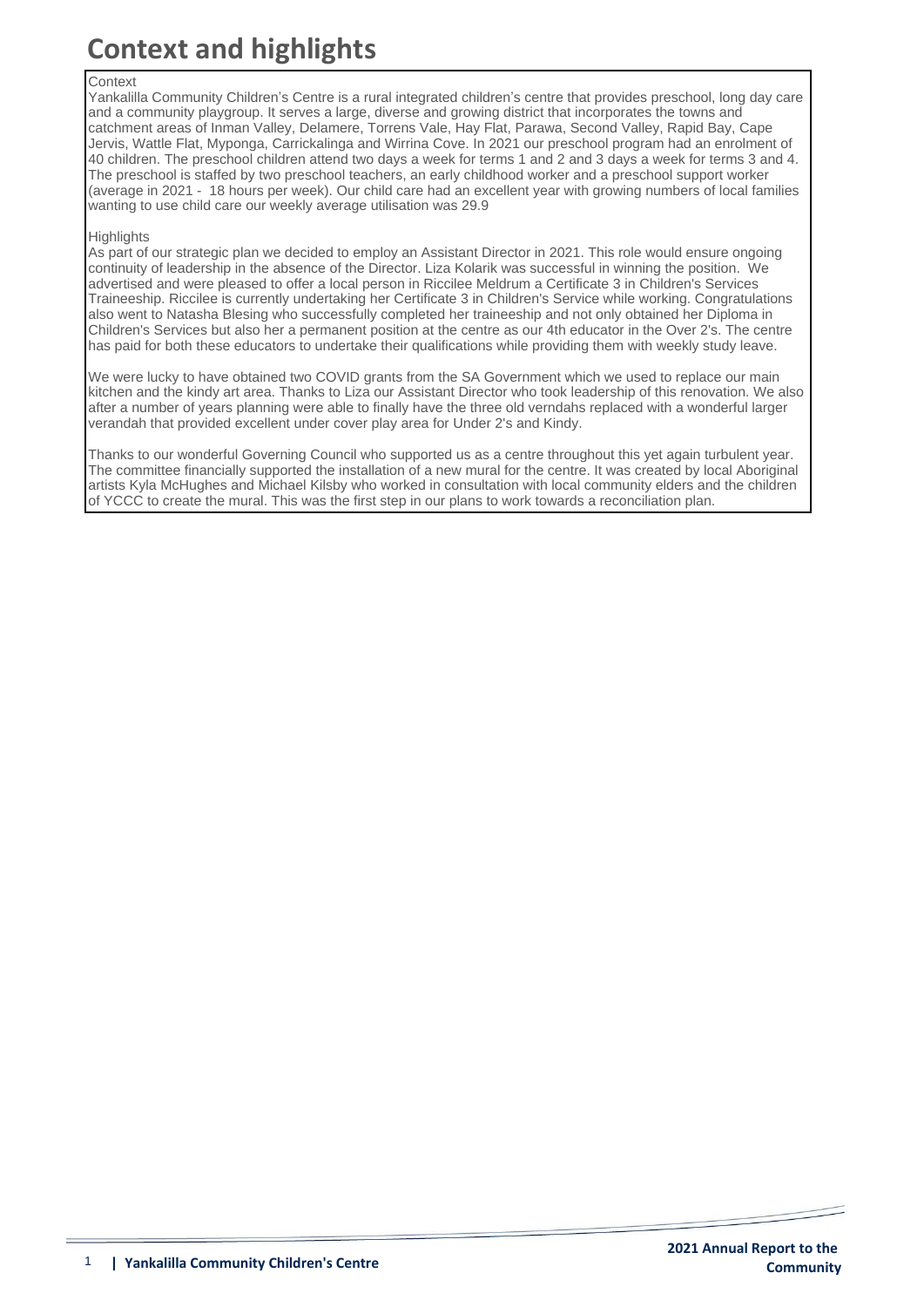### **Governing council report**

Lock ins, lock outs, lock downs and home schooling. The buzz words from another year of COVID, but hopefully soon removed from our vernacular as we move forward with brighter prospects. Whilst 2021 still brought many challenges with it, the (sometimes painfully) slow movement toward a new normal began , and once again I would like to thankyou all; parents and children, Governing Council members, and lastly but by no means least, the incredibly dedicated staff of Yankalilla Community Children's Centre, for helping us on the journey.

With a combination of ZOOM and the occasional in person meetings as allowed, Governing Council/Management Committee were able to continue to work with the centre many successes, most notably: -Freezing child care fees and absorbing wage increases into the current profit for the third year in a row to make fees more affordable for families (that's a big deal FYI)

-Supporting our centre educators, as they once again lost hours from the fallout of lock down and subsequent decreases in the number of children attending the centre

-Channeling profit back into the centre with spending on new resources including :

- building the new verandah for the Under 2's and Kindy
- -upgrading the centre library, spending \$1,000 on new inclusive books to support children's learning. -new educational resources such including

These examples are just a small window into the many successes of YCCC, which otherwise go largely unnoticed. Under the guidance of our wonderful Centre Director Bec and with the absolute dedication and sacrifice of the hard working educators and administration., YCCC has continued to flourish in leaps and bounds despite the many many challenges they faced. Not only did they once again ensure the viability of the centre for our children and community, they did it with same smiles, love, care and compassion they have always had. For that I cannot thank them enough, and no amount of pay rises or chocolates will ever be enough to convey the huge amount of love and respect I have for these people.

I would also like to thank you, the families and community for continuing to support the centre, and its incredible staff, over another trying year dominated by the pandemic. A children's centre is nothing without the families, and each and every one of you have had a part in its successes.

So as we move closer to normal, I would like to take this opportunity to wish you all nothing but the best for a healthy, happy and safe year. May 2022 bring better, brighter days.

Kat Lyons

Governing Council Chairperson Yankalilla Community Children's Centre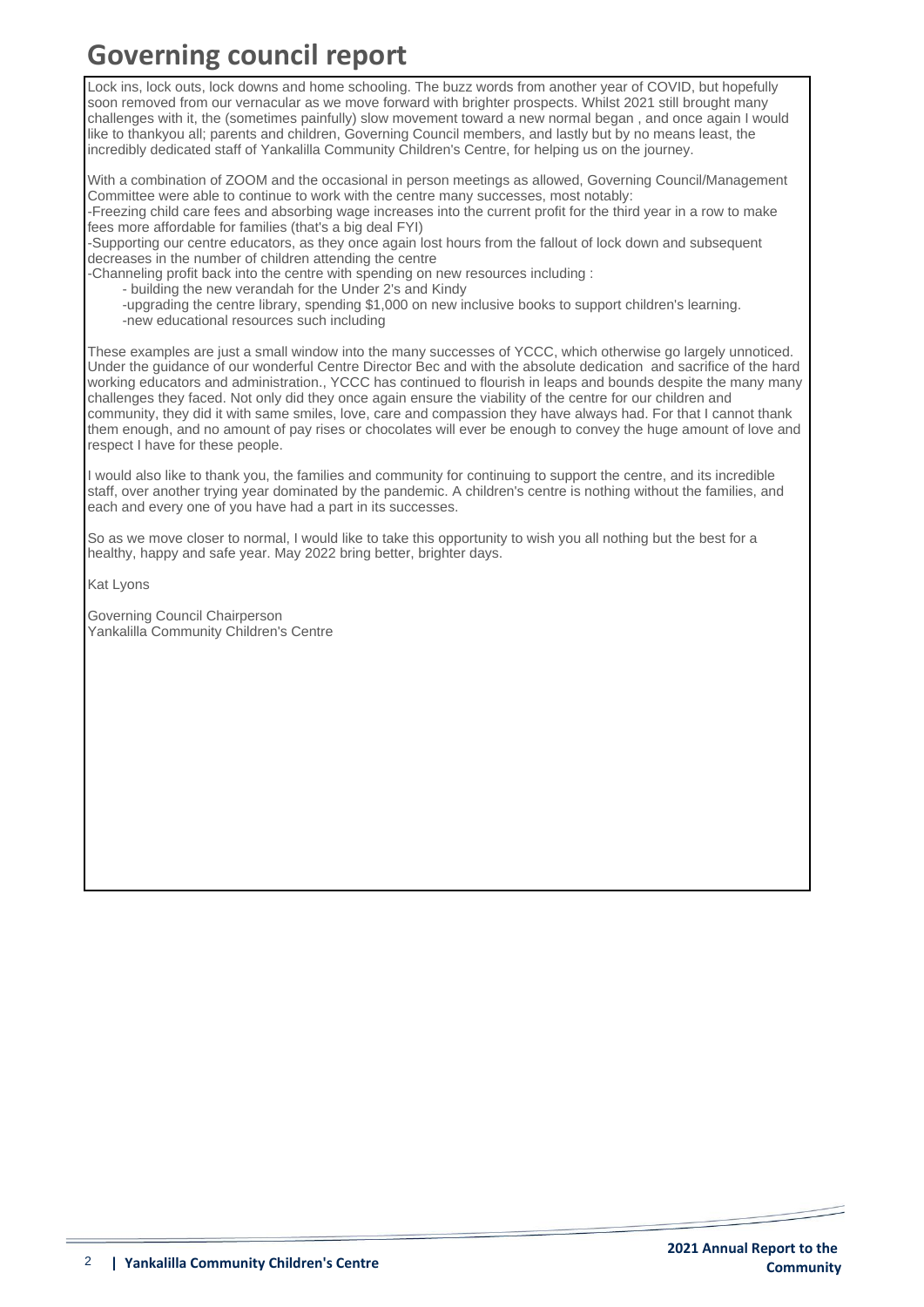#### **Preschool quality improvement planning**

Learning improvement goal 1: Improve the children's ability to express ideas and feelings through effective communication in the indoor environment.

We set up reflection journals for each educator and released them once a term to undertake directed reflection to improve their practices. Educators were also offered the opportunity to join up to Early Childhood Australia education hub and undertake any of the 100 webinars are available to improve their practices. These webinars enabled the educators to access professional development regardless of distance and dealing with the impact of COVID and limiting are access to professional development.

As a result of our critical reflection and professional development, children are now being observed more engaged in sustained conversation with educators and their peers. Children are now able to express their ideas and feelings during play, routines and interactions. This has been in evidence through educator's observations, learning stories, assessments of learning and children's learning journals. We as educators are now more aware of the required practices and language to create an environment that supports sustained shared thinking. Observational data of educator's interactions verbally with the children demonstrated educator's abilities to take on the knowledge gained from critical reflections of our pedagogy and newly gained knowledge from professional articles, professional development and webinars. Oral language improvement is a big goal and one we plan to continue to progress over the next couple of years.

All educators developed an implementation plan and this was used to develop their professional development plans. They have established a personal goal and implementation plan based on the strategies presented by Iram Siraj in the webinar "Sustained Shared Thinking improving oral language". Group reflection were also done at each staff meeting to ensure all the team were on the same page. Educators in the kindy has introduced a daily reflection book which they analyse on a fortnightly basis to ensure that our program is supporting each child.

After undertaking the critical reflection and professional development has made educator aware of what sustained shared thinking strategies (eg Open ended questions, modelling thinking) we need to use, ensures that we would encourage children to extend their emerging understanding of different concepts and problem solving. Educators having lanyards with levels of questioning and displays of sustained shared thinking around the center helped educators to focus on extended conversations. Critical reflection is now becoming embedded in our culture as a site and educators are able to better articulate not only their successes but their struggles. Educators are taking on more from the articles and professional development and improving their practices and the environments to reflect this knew knowledge. Taking on board not only the feedback from this year's LET observation day but also last years enabled us to ensure that we were progressing the children's oral language.

Recommendations: What are the next steps to take?

Continue to focus on oral language in 2022 but after working with the schools data develop a goal around phonological awareness and how we can support phonics with a music lenses on it. Continue our valuable work around Sustained Shared Thinking so that this newly gained knowledge and its positive impact on children's learning and outcomes isn't lost.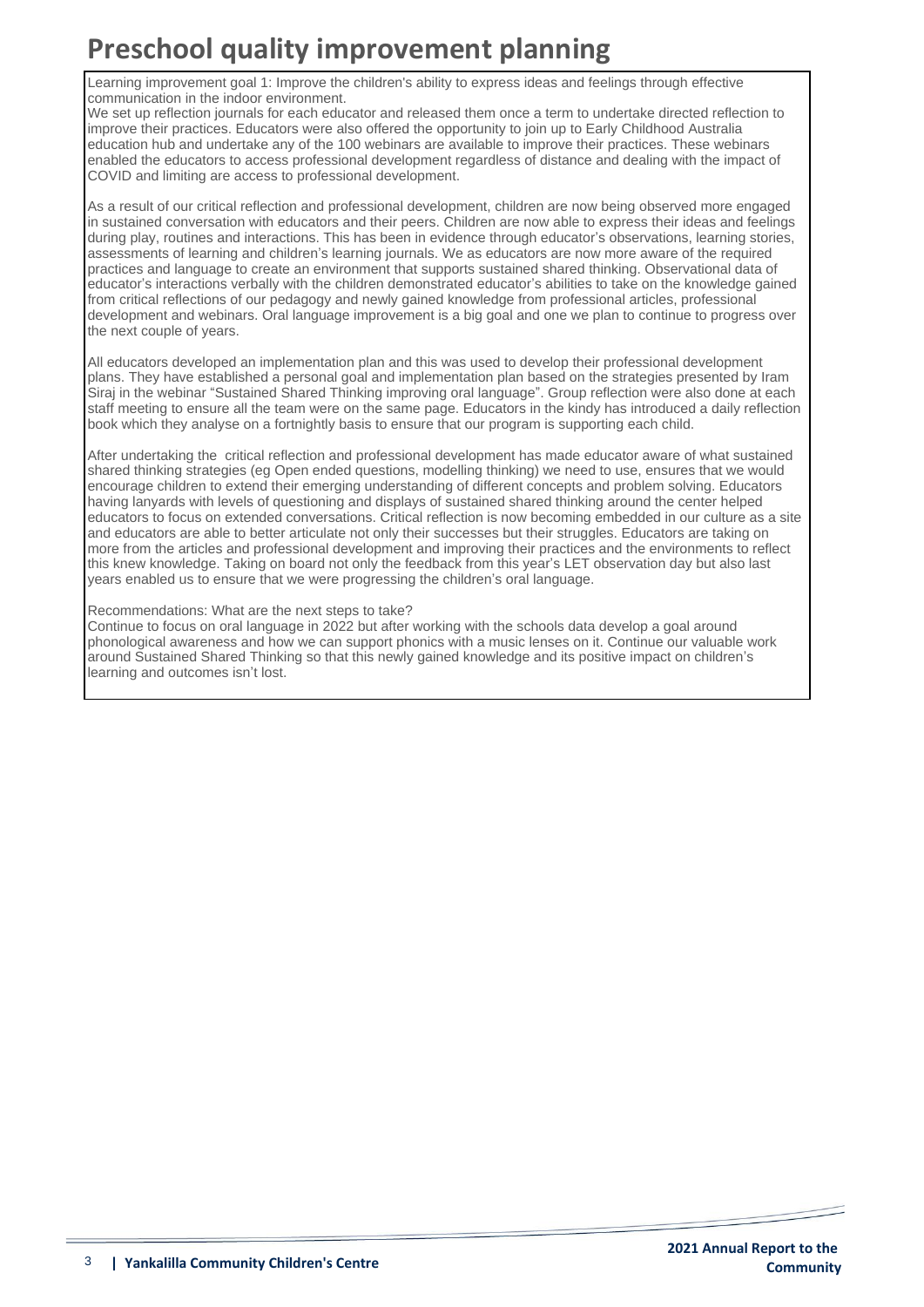#### **Enrolment**

|      | Enrolment by Term |        |        |        |
|------|-------------------|--------|--------|--------|
| Year | Term 1            | Term 2 | Term 3 | Term 4 |
| 2018 | 37                | 38     | 38     | 37     |
| 2019 | 38                | 38     | 40     | 37     |
| 2020 | 29                | N/A    | 32     | 32     |
| 2021 | 38                | 39     | 39     | 39     |

NOTE: The data is based on person counts in the two week reference period each term. Excludes pre-entry. Data Source: Preschool Data Collection, Data Reporting and Analytics directorate. Term 2 2020 data may not be available for all preschools.

#### **Attendance**

|             | Term 1 | Term 2 | Term 3 | Term 4 |
|-------------|--------|--------|--------|--------|
| 2018 centre | 91.9%  | 91.4%  | 88.7%  | 70.0%  |
| 2019 centre | 88.8%  | 42.0%  | 88.9%  | 85.6%  |
| 2020 centre | 91.7%  |        | 73.8%  | 49.4%  |
| 2021 centre | 90.8%  | 84.3%  | 90.0%  | 90.1%  |
| 2018 state  | 90.8%  | 88.4%  | 88.0%  | 88.2%  |
| 2019 state  | 90.8%  | 88.2%  | 86.9%  | 87.6%  |
| 2020 state  | 89.8%  | 73.0%  | 86.3%  | 87.0%  |
| 2021 state  | 88.6%  | 86.5%  | 88.4%  | 85.0%  |

Based on attendances recorded in the two week reference period each term. Data for eligible enrolments as described in the department's Enrolment policy.

Attendance rates may differ to previous reporting with the transfer from calculations based on deemed attendance to actual attendance using booked hours divided by attended hours.

\*Note: Term 2 2020 data may not be available for all preschools.

#### **Attendance comment**

 Attendance was at times effected by COVID and lockdowns. Overall though our attendance stayed above or close to the state average.

#### **Destination schools**

| Feeder Schools (Site number - Name) | 2018  | 2019  | 2020  | 2021  |
|-------------------------------------|-------|-------|-------|-------|
| 9412 - Investigator College         | 5.0%  | 0.0%  | 0.0%  | 5.3%  |
| 303 - Myponga Primary School        | 10.0% | 2.7%  | 6.7%  | 7.9%  |
| 650 - Rapid Bay Primary School      | 13.0% | 16.2% | 16.7% | 13.2% |
| 766 - Yankalilla Area School        | 67.0% | 75.7% | 63.3% | 73.7% |

NOTE: The data is collected in Term 3. It does not reflect actual schools enrolled in by exiting preschool children. Only

schools that are a destination for 3% or more of students are shown.

Data Source: Site Performance Reporting System (SPER), Term 3 2021 collection.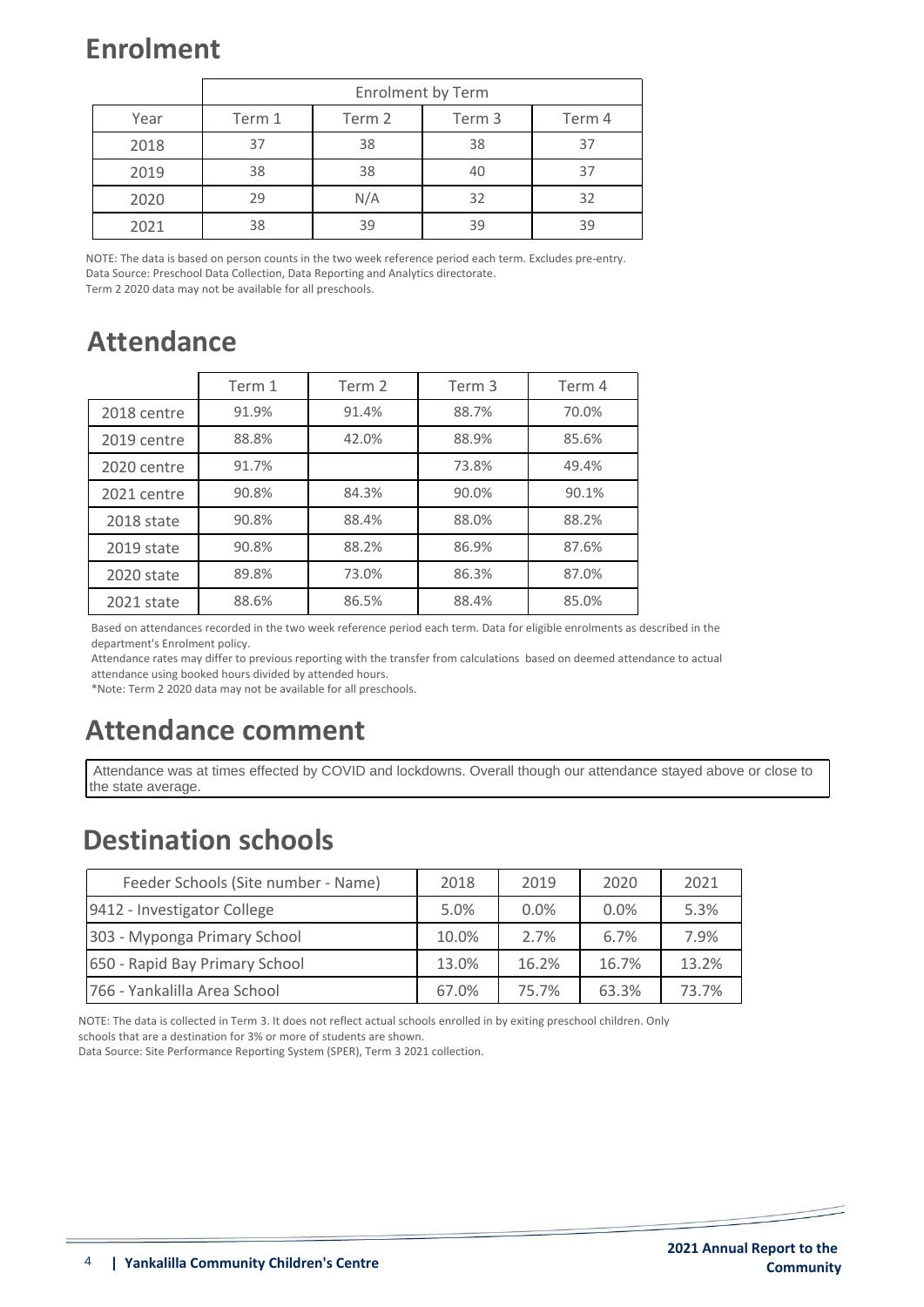$\sim$ 

 $\overline{\phantom{1}}$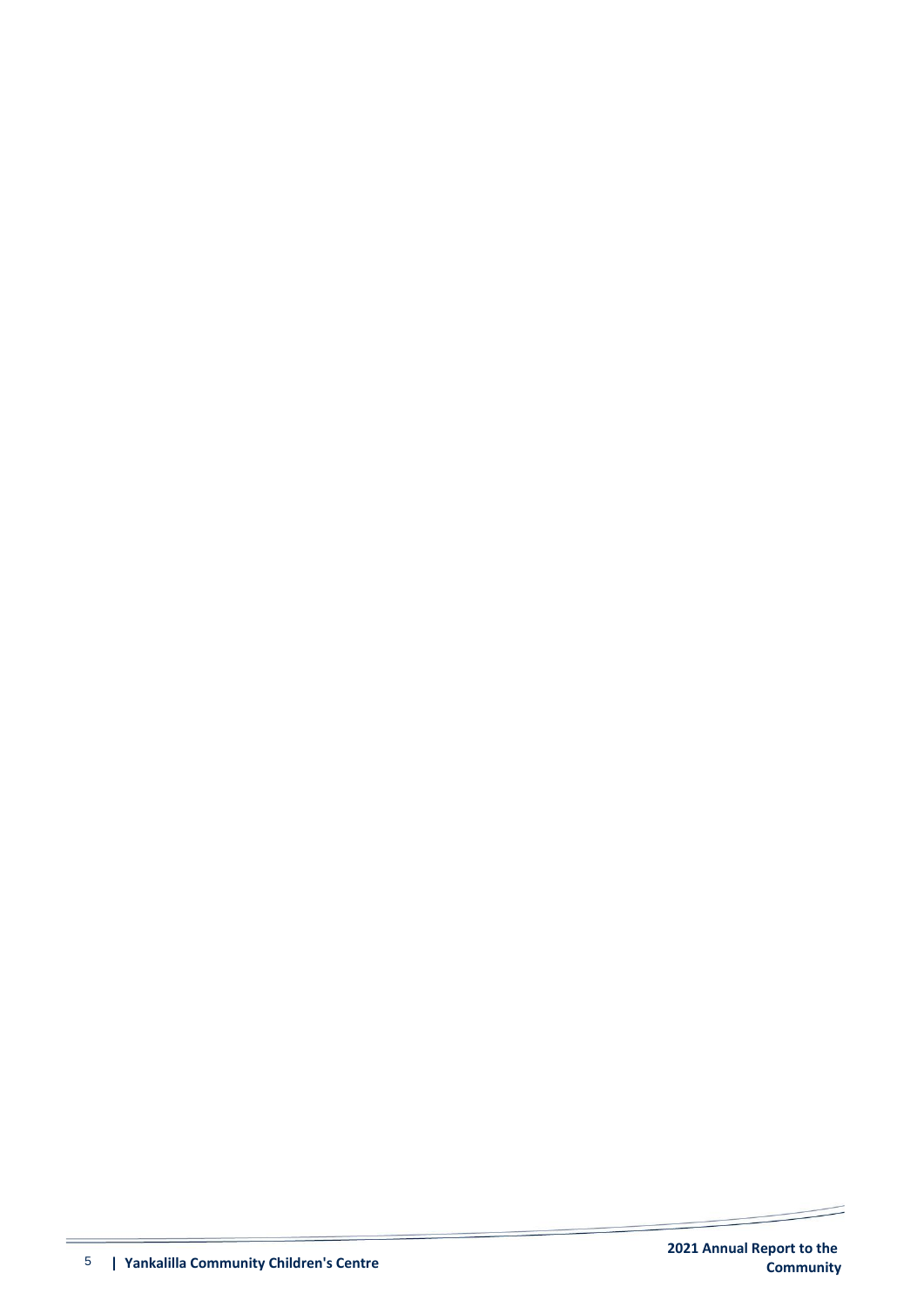#### **Destination schools comment**

Our children ended up attending 5 different schools. We had a small increase in children transitioning to Yankalilla Area School and their was a small decrease in children transitioning to Rapid Bay Primary School as a result. Our destination data to Myponga Primary School increased due to three children moving to Myponga primary School. two children went to Investigator College and one child went to Victor Harbour Primary School.

#### **Family opinion survey summary**

No parents returned the survey so we collected feedback from parents using a variety of systems.

Every Monday morning, usually about 6.30am when \*\*\*wakes up and says "let's go to school!", I am reminded of the life changing difference that you and your team have made to \*\*\*\* and our family. We are eternally grateful to everyone at Yank CCC for all the support, kindness and care you have shown us, helping \*\*\*\* become the extraordinarily happy, friendly and curious 5 year old that she is today.

Thanks to all the wonderful teachers and helpers at kindy. Its been a great year and \*\*\*\*\*\*\* I feel has really thrived. What a wonderful experience for him, you guys do a great job!

Thankyou for this thorough report of \*\*\*\* development and progress over the year.

It is a delight to see the children grow and learn thanks to teachers.

The report is consistent with my observations of \*\*\*\* at home. Thank you for the great report and looking after her throughout the year. She has loved being at kindy and will miss you all.

#### **Relevant history screening**

All employees and teachers of Yankalilla Community Children's Centre have approved Working with Children/DCSI/ TRB Clearances. Copies of all screening clearances and Teachers Registrations with their expiry dates are stored securely on site. We have a number of volunteers and contractors who work for the site who also have current clearances.

#### **Financial statement**

| <b>Funding Source</b>       | Amount    |
|-----------------------------|-----------|
| Grants: State               | \$509,863 |
| <b>Grants: Commonwealth</b> | \$273,849 |
| <b>Parent Contributions</b> | \$706,142 |
| Other                       | \$210     |